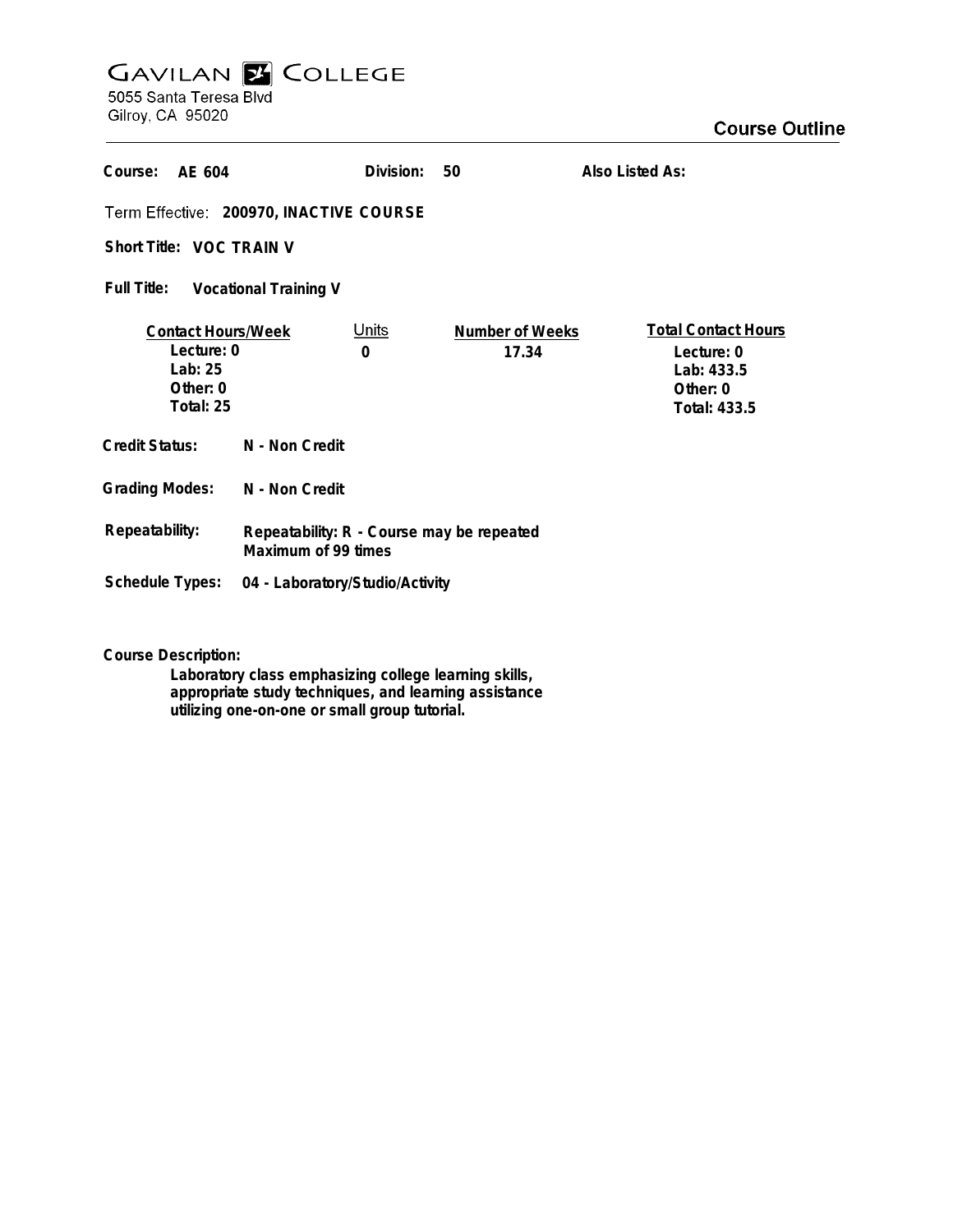**ARTICULATION and CERTIFICATE INFORMATION Associate Degree: CSU GE: IGETC: CSU TRANSFER: Not Transferable UC TRANSFER: Not Transferable**

## **PREREQUISITES:**

## **COREQUISITES:**

**STUDENT LEARNING OUTCOMES: COURSE LEARNING OUTCOMES: 1. Demonstrate measureable progress in one or more of the following skill areas as specified in individual educational plans: health, hygiene, first aid, food preparation, clothing maintenance, mobility/transportation, money management, safety. 2. Retain skills acquired.**

**3. Articulate what they have learned.**

**4. Demonstrate a basic understanding of carry-over of tasks**

**into the vocational arena.**

**COURSE OBJECTIVES:**

**The course is individualized and student performance objectives will vary as determined by the nature and degree of a student's disability. Students will be expected to address the goals at a level as agreed upon in the student plan.**

**TOPICS AND SCOPE:**

**Inactive Course: 05/15/2007 WEEKS 1-18 Students will have the opportunity to experience a variety of specific tasks in the areas of health, hygiene, first aid, clothing maintenance, money management, food preparation, public transit and morility orientation, and safety. ASSIGNMENTS: No out of class assignments will be given.**

#### **METHODS OF INSTRUCTION:**

**Students will receive instruction in one or more skill areas covered by this course. Instruction shall combine lab and lecture as required for skill retention for developmentally disabled adults. Individualized progress evaluations will be made based on objectives which will be established for students relative to task mastery. Presentation and content to be determined on an individual basis. Students will be pre and post tested in each skill area to be taught.**

### **REPRESENTATIVE TEXTBOOKS:**

**SUPPLEMENTAL DATA:**